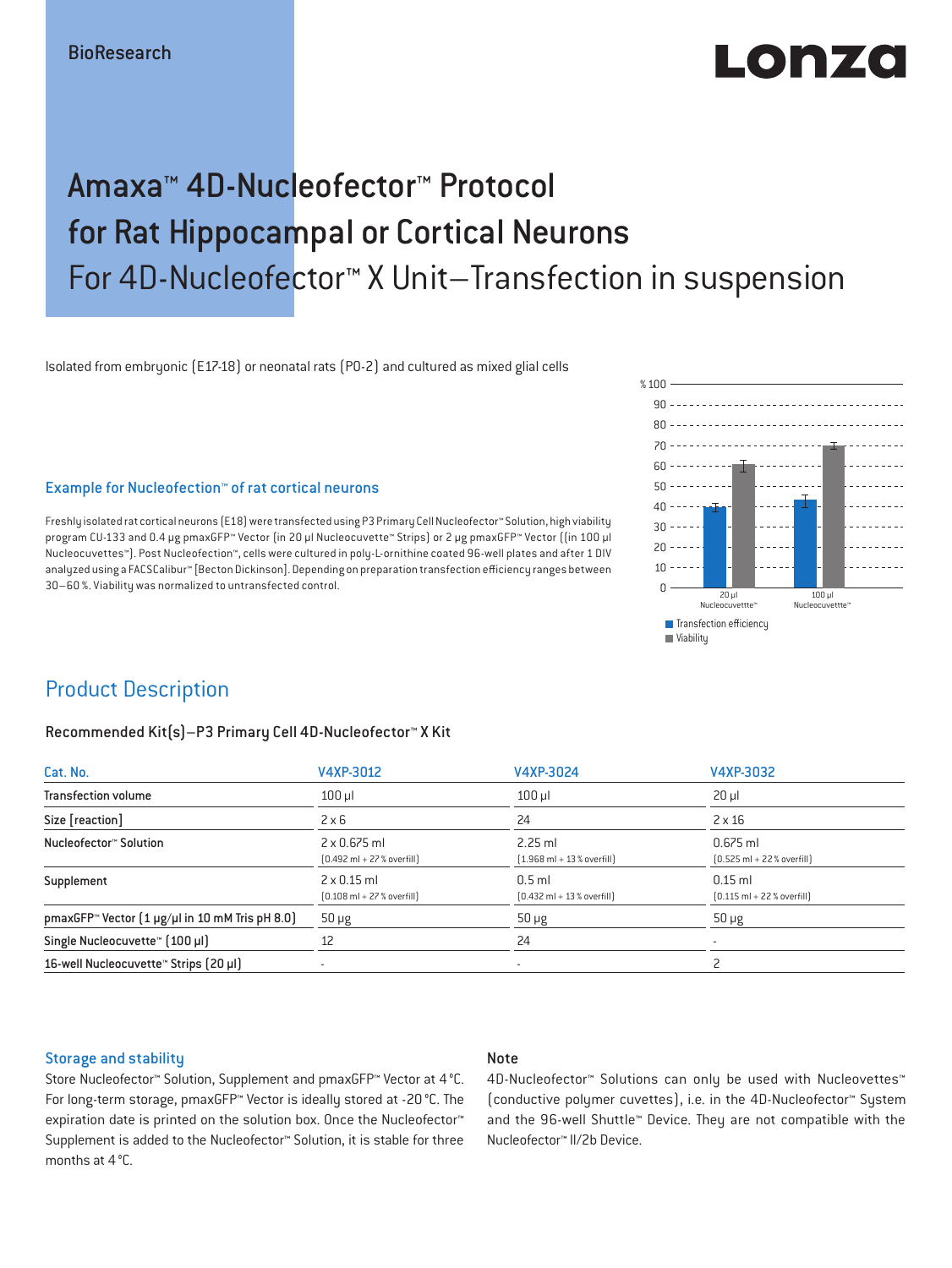## Required Material

### Note

Please make sure that the entire supplement is added to the Nucleofector<sup>™</sup> Solution. The ratio of Nucleofector™ Solution to supplement is 4.5:1 (see table 1)

- 4D-Nucleofector™ System (4D-Nucleofector™ Core Unit and 4D-Nucleofector™ X Unit)
- Supplemented 4D-Nucleofector™ Solution at room temperature
- Supplied 100 µl single Nucleocuvette™ or 20 µl 16-well Nucleocuvette™ Strips
- Compatible tips for 20 µl Nucleocuvette™ Strips: epT.I.P.S. [US/CDN: Eppendorf North America, Cat. No. 2491.431, Rest of World: Eppendorf AG, Cat. No. 0030073.266], Matrix TallTips® [Matrix Technologies Corp., Cat. No. 7281] or LTS Tips [Rainin Instruments, LLC, Cat. No. SR-L10F, SR/SS-L250S, SR/SS-L300S]. Before using other types of pipette tips, please ensure they reach the bottom of the Nucleocuvette™ Wells without getting stuck
- Supplied pmaxGFP™ Vector, stock solution 1µg/µl

### Note

For positive control using pmaxGFP™, dilute the stock solution to an appropriate working concentration. Further details are provided in table 3 of this Optimized Protocol. The volume of substrate solution added to each sample should not exceed 10% of the total reaction volume [2 µl for 20 µl reactions; 10 µl for 100 µl reactions).

- Substrate of interest, highly purified, preferably by using endotoxinfree kits; A260: A280 ratio should be at least 1.8
- Solution for coating: 1 mg/ml poly-L-lysine [PLL; Sigma] dissolved in borate buffer, sterilized by filtration (as an alternative to PLL, poly-D-lysine can be used as well for cultivation over more than 3 days); 10 μg/ml laminin solution [Invitrogen, Cat. No. 23017-015]; PBS Poly-L-lysine (PLL) and laminin coated glass coverslips [Marienfeld; 15 mm] or PLL coated 96-well culture plates
- Dissection solution: 500 ml HBSS [Lonza; Cat. No. 10-508F], 5 ml penicillin/streptomycin [Lonza; Cat. No. 17-602E], 5 ml 1 M MgCl2, 3.5 ml 1 M Hepes (pH 7.3) and 5 ml 200 mM L-glutamine; sterilized by filtration and pre-cooled on ice before use)
- Trypsin solution: 1 mg/ml trypsin [Sigma; Cat. No. T4799] in calcium and magnesium-free HBSS [Lonza; Cat. No. 10-543F] or Trypsin/EDTA mixture [Lonza; Cat. No. 17-161E]; HBSS [Lonza; Cat. No. 10-508F] for washing
- Culture medium (for embryonic neurons): PNGM™ BulletKit™ (Lonza; Cat. No. CC-4461) including PNBM™ Basal Medium and PNGM™ SingleQuot™ Supplements (GA-1000, final concentration 0.1%; NSF-1, final concentration 2 %; L-glutamine, final concentration 2 mM). The medium is supposed to be serum free. On occasion 5% horse serum or FCS serum can be used transiently during plating of the cells
- Culture medium (for adult neurons): PNBM™-A BulletKit™ (Lonza; Cat. No. CC-4512; for adult neurons) including PNBM™ Basal Medium and PNGM™-A SingleQuot™ Supplements (GA-1000, final concentration 0.1 %; NSF-1, final concentration 2%; L-glutamine, final concentration 2 mM; additional components are included in the PNGM™-A SingleQuots™ Kit to adjust for unique growth conditions required for optimal growth and survival of adult neurons). The medium is supposed to be serum free. On occasion 5 % horse serum or FCS serum can be used transiently during plating of the cells. Optionally 5 μM Ara C [EMD Calbiochem; Cat. No. 251010] may be used 24 hours after plating to inhibit the proliferation of glial cells, which are more abundant in preparations from postnatal brains)
- Recovery medium (optional): Low calcium medium, e.g. RPMI [Lonza; Cat. No. 12-167F]
- Prewarm appropriate volume of culture medium to 37 °C (see table 2)
- Appropriate number of cells/sample (see table 2)

### 1. Pre Nucleofection™

### Note

This protocol only gives an outline for the isolation and culture of primary rat hippocampal and cortical neurons. Please refer to more detailed protocols in the literature before starting the experiments. A selection of references is given at the end of this document.

### Coating of 96-well culture plates

- 1.1 Add sufficient volume of poly-L-lysine solution to each well to cover the bottom surface
- 1.2 Incubate in a humidified 37 °C/5 %  $CO<sub>2</sub>$  incubator overnight
- 1.3 Wash 2x with sterile water and dry
- 1.4 Fill each dish with culture medium and return to the incubator for at least 12 hours and up to 2 weeks

### Preparation of coverslips (optional)

- 1.5 Place tissue-culture treated coverslips into an appropriate culture dish (e.g. one slide per well of 12-well plate)
- 1.6 Add 400 μl poly-L-lysine solution and incubate in a humidified 37 °C/5 % CO<sub>2</sub> incubator overnight
- 1.7 Wash 2x with sterile water and dry
- 1.8 Incubate coverslips in 400 μl laminin solution in a humidified 37 °C/5 % CO<sub>2</sub> incubator over night
- 1.9 Wash 2x with sterile PBS. For more details please refer to Zeitelhofer M et al. 2007 (see reference list at the end of this document)

### Preparation of dissociated hippocampal or cortical neurons for Nucleofection™

1.10 Separate heads from rat embryos (E17-18) or early postnatal rats (P0-2)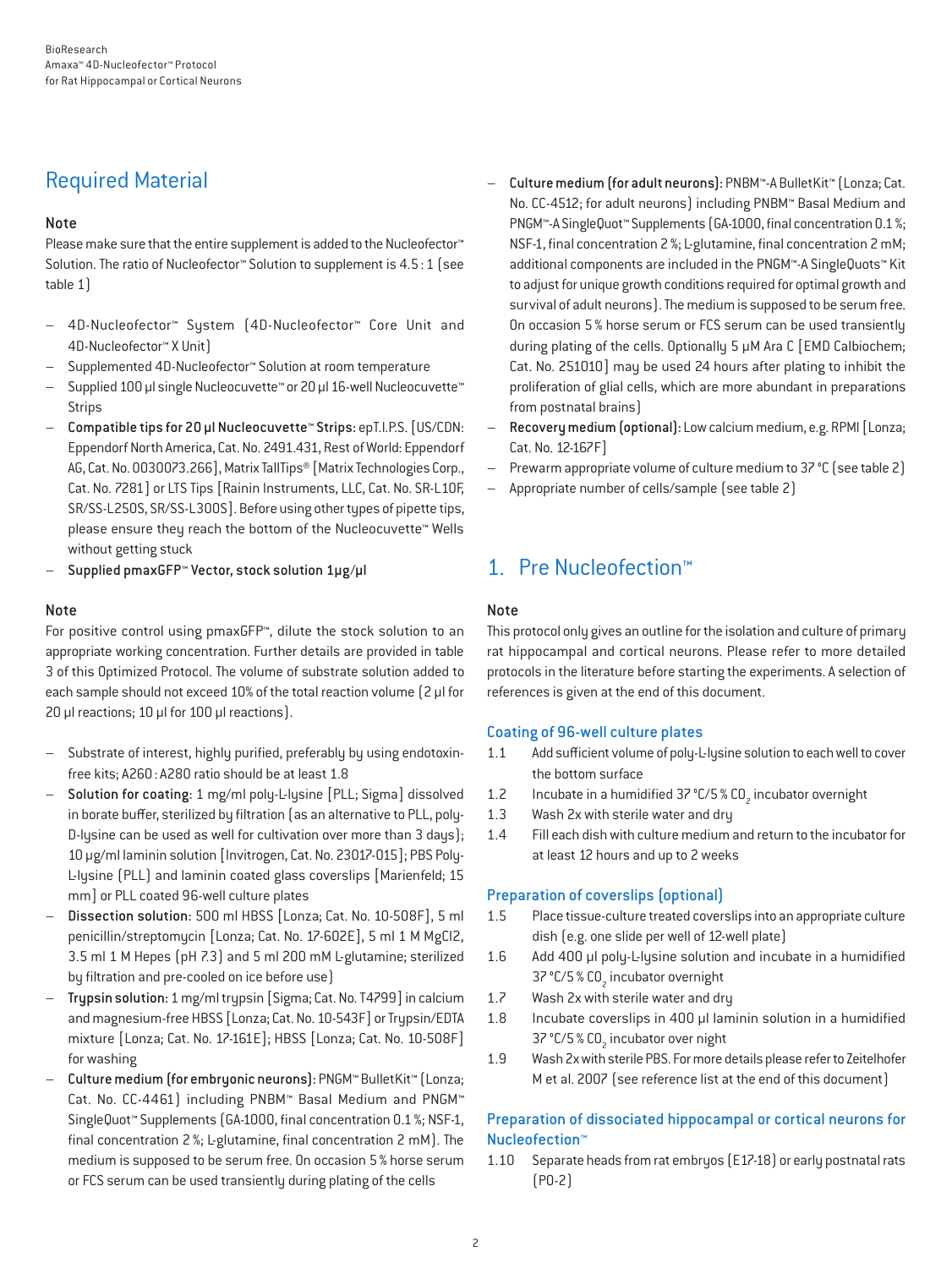- 1.11 Dissect brains from the skull and transfer them into a Petri dish with pre-cooled dissection solution
- 1.12 Cut brains along midline and extract hippocampi or cortices
- 1.13 Store hippocampi or cortices in at least 10 ml dissection solution in Falcon tubes on ice
- 1.14 Centrifuge at 80xg for 5 minutes and carefully remove supernatant (alternatively, if experienced, remove dissection solution by very careful decanting)
- 1.15 Add 1.5 ml trypsin solution and incubate for 10–20 minutes at 37°C
- 1.16 After trypsinization, centrifuge at 80xg for 5 minutes and carefully remove supernatant (alternatively, if experienced, remove dissection solution by very careful decanting)
- 1.17 Wash two times with HBSS
- 1.18 After the second wash, add 1.5 mL of culture medium, prewarmed to 37°C
- 1.19 Triturate about 20–30x with a fire-polished Pasteur pipette until all pieces of tissue are homogenously dispersed
- 1.20 Triturate a second time for exactly 1 minute with a fire-polished Pasteur pipette
- 1.21 Add 5 ml of culture medium and count cells
- 1.22 Continue at step 2.1 of the Nucleofection™ Protocol

## 2. Nucleofection™

For Nucleofection™ Sample contents and recommended Nucleofector™ Program, please refer to Table 3.

- 2.1 Please make sure that the entire supplement is added to the Nucleofector™ Solution
- 2.2 Start 4D-Nucleofector™ System and create or upload experimental parameter file (for details see device manual)
- 2.3 Select/Check for the appropriate Nucleofector™ Program (see table 3)
- 2.4 Prepare cell culture plates by filling appropriate number of wells with desired volume of recommended culture media (see table 5) and pre-incubate/equilibrate plates in a humidified 37°C/5% CO<sub>2</sub> incubator
- 2.5 Pre-warm an aliquot of culture medium to 37 °C (see table 4)
- 2.6 Prepare plasmid DNA or pmaxGFP™ Vector or siRNA (see table 3)
- 2.7 Count an aliquot of the cells and determine cell density
- 2.8 Centrifuge the required number of cells (see table 3) at 80xg for 10 minutes at room temperature. Remove supernatant completely
- 2.9 Resuspend the cell pellet carefully in room temperature 4D-Nucleofector™ Solution (see table 3)
- 2.10 Prepare mastermixes by dividing cell suspension according to number of substrates
- 2.11 Add required amount of substrates to each aliquot (max. 10 % of final sample volume)
- 2.12 Transfer mastermixes into the Nucleocuvette™ Vessels

#### Note

As leaving cells in Nucleofector™ Solution for extended periods of time may lead to reduced transfection efficiency and viability it is important to work as quickly as possible. Avoid air bubbles while pipetting.

- 2.13 Gently tap the Nucleocuvette™ Vessels to make sure the sample covers the bottom of the cuvette
- 2.14 Place Nucleocuvette™ Vessel with closed lid into the retainer of the 4D-Nucleofector™ X Unit. Check for proper orientation of the Nucleocuvette™ Vessel
- 2.15 Start Nucleofection™ Process by pressing the "Start" on the display of the 4D-Nucleofector™ Core Unit (for details, please refer to the device manual)
- 2.16 After run completion, carefully remove the Nucleocuvette™ Vessel from the retainer
- 2.17 Incubate Nucleocuvette™ 10 minutes at room temperature
- 2.18 Resuspend cells with pre-warmed medium (for recommended volumes see table 5). Mix cells by gently pipetting up and down two to three times. When working with the 100 µl Nucleocuvette™ use the supplied pipettes and avoid repeated aspiration of the sample
- 2.19 Plate desired amount of cells in culture system of your choice (for recommended volumes see table 5)

### Optional (in case of very high mortality)

- 2.20 If very high mortality is observed, a recovery step can be useful: immediately after Nucleofection™, add 100–300 μl pre-equilibrated recovery medium to the cuvette (instead of the standard culture media) and gently transfer it to a reaction tube
- 2.21 Place the cell suspension in incubator for 5–10 minutes (="Recovery Step")
- 2.22 Transfer the sample into the prepared culture dish with the coated coverslip and continue at 3.1 of protocol

### 3. Post Nucleofection™

- 3.1 Incubate the cells in humidified  $37^{\circ}$ C/5 % CO<sub>2</sub> incubator until analysis
- 3.2 Optionally (in case of much debris): Replace half of the medium with fresh culture medium after 2–4 hours
- 3.3 Optionally (in case of much debris): Replace the medium completely with fresh culture medium after 24 hours
- 3.4 After 24–48 hours of incubation viability of cells can be evaluated by proportion of cells attached to the cover slips. Depending on the gene, expression is often detectable after 6–8 hours and can be observed up to 12–14 days after Nucleofection™
- 3.5 After 3 days transfer coverslips to glial support culture
- 3.6 Replace half of the culture medium with fresh medium once a week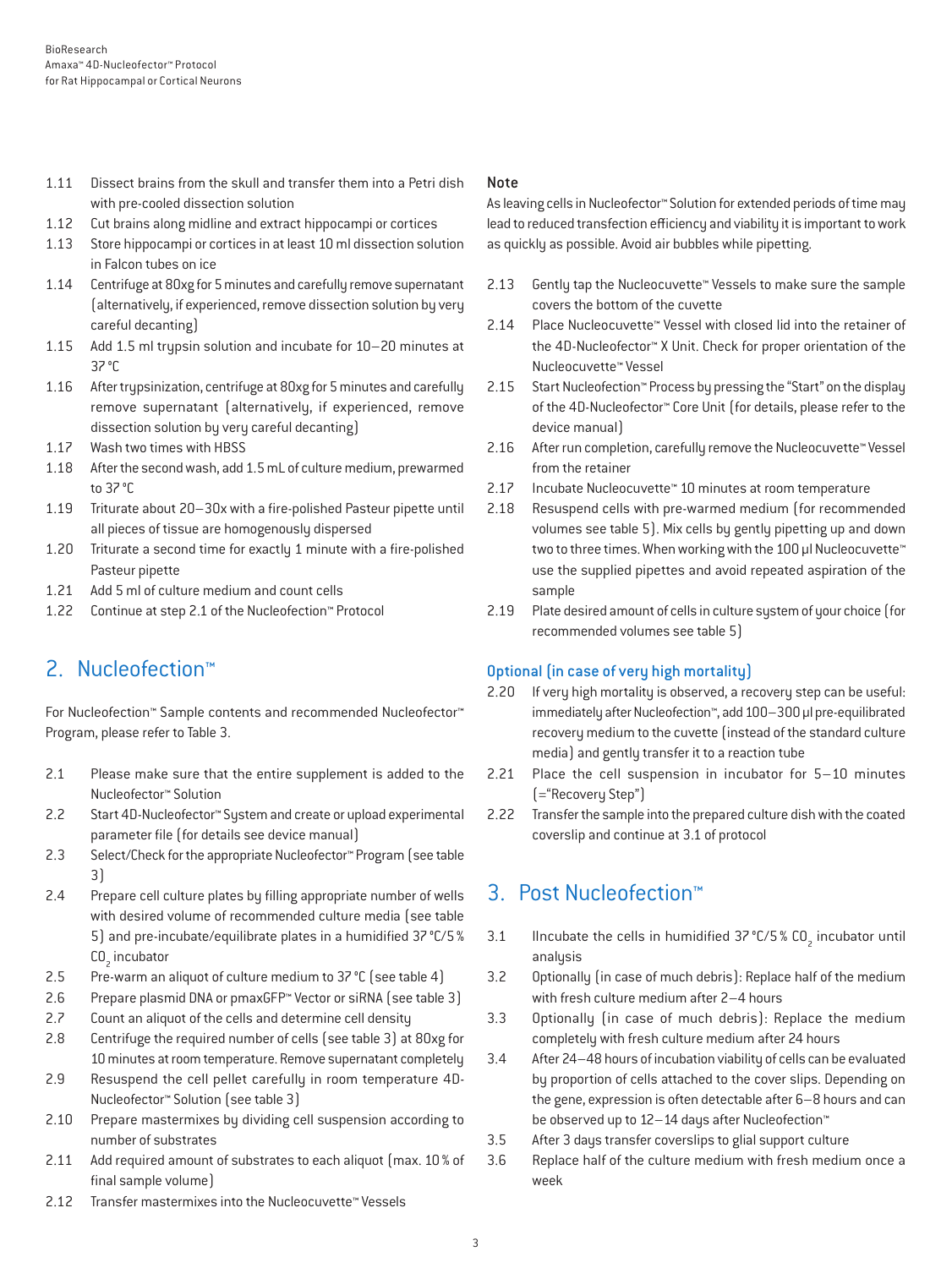### Additional Information

For an up-to-date list of all Nucleofector™ References, please refer to: www.lonza.com/nucleofection-citations

For more technical assistance, contact our Scientific Support Team:

#### USA /Canada

Phone: 800 521 0390 (toll-free) Fax: 301 845 8338 E-mail: scientific.support@lonza.com

#### Europe and Rest of World

Phone: +49 221 99199 400 Fax: +49 221 99199 499 E-mail: scientific.support.eu@lonza.com

#### Lonza Cologne GmbH 50829 Cologne, Germany

Please note that the Amaxa™ Nucleofector™ Technology is not intended to be used for diagnostic purposes or for testing or treatment in humans.

The Nucleofector™ Technology, comprising Nucleofection™ Process, Nucleofector™ Device, Nucleofector™ Solutions, Nucleofector™ 96-well Shuttle™ System and 96-well Nucleocuvette™ plates and modules is covered by patent and/or patent-pending rights owned by Lonza Cologne GmbH.

Amaxa, Nucleofector, Nucleofection, 4D-Nucleofector, Nucleocuvette, Clonetics, PNGM, SingleQuots and BulletKit are either registered trademarks or trademarks of the Lonza Group or its affiliates.

Other product and company names mentioned herein are the trademarks of their respective owners.

This kit contains a proprietary nucleic acid coding for a proprietary copepod fluorescent protein intended to be used as a positive control with this Lonza product only. Any use of the proprietary nucleic acid or protein other than as a positive control with this Lonza product is strictly prohibited. USE IN ANY OTHER APPLICATION REQUIRES A LICENSE FROM EVROGEN. To obtain such a license, please contact Evrogen at license@evrogen.com. The CMV promoter is covered under U.S. Patents 5,168,062 and 5,385,839 and its use is permitted for research purposes only. Any other use of the CMV promoter requires a license from the University of Iowa Research Foundation, 214 Technology Innovation Center, Iowa City, IA 52242.

The use of this product in conjunction with materials or methods of third parties may require a license by a third party. User shall be fully responsible for determining whether and from which third party it requires such license and for the obtainment of such license.

No statement is intended or should be construed as a recommendation to infringe any existing patent.

© Copyright 2012, Lonza Cologne GmbH. All rights reserved.